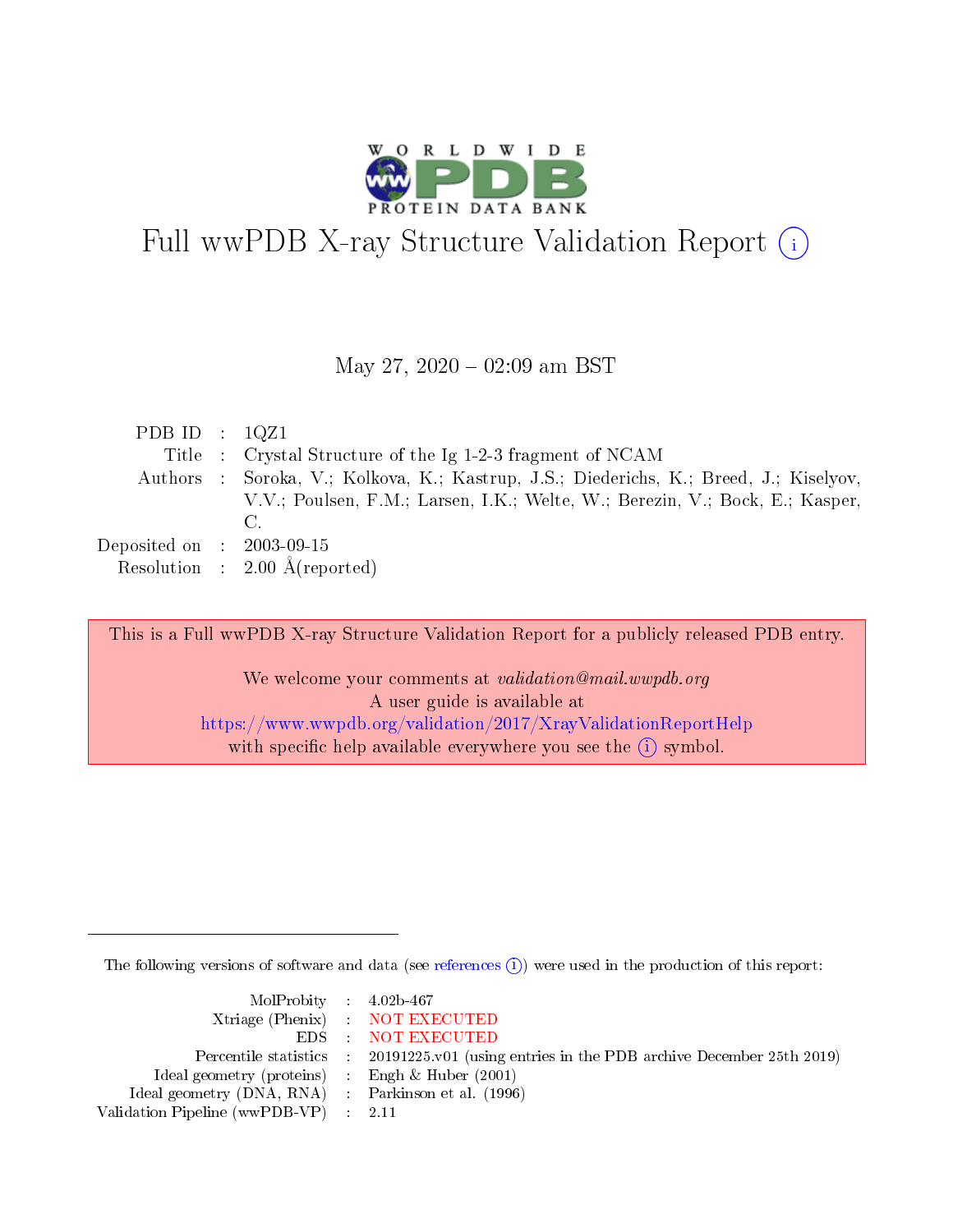# 1 [O](https://www.wwpdb.org/validation/2017/XrayValidationReportHelp#overall_quality)verall quality at a glance  $(i)$

The following experimental techniques were used to determine the structure: X-RAY DIFFRACTION

The reported resolution of this entry is 2.00 Å.

Percentile scores (ranging between 0-100) for global validation metrics of the entry are shown in the following graphic. The table shows the number of entries on which the scores are based.



| Metric                | Whole archive       | Similar resolution                                       |  |  |
|-----------------------|---------------------|----------------------------------------------------------|--|--|
|                       | (# $\rm{Entries}$ ) | $(\#\text{Entries}, \text{resolution range}(\text{\AA})$ |  |  |
| Clashscore            | 141614              | $9178(2.00-2.00)$                                        |  |  |
| Ramachandran outliers | 138981              | $9054(2.00-2.00)$                                        |  |  |
| Sidechain outliers    | 138945              | $9053(2.00-2.00)$                                        |  |  |

The table below summarises the geometric issues observed across the polymeric chains and their fit to the electron density. The red, orange, yellow and green segments on the lower bar indicate the fraction of residues that contain outliers for  $\geq=3$ , 2, 1 and 0 types of geometric quality criteria respectively. A grey segment represents the fraction of residues that are not modelled. The numeric value for each fraction is indicated below the corresponding segment, with a dot representing fractions  $\leq=5\%$ 

Note EDS was not executed.

| Mol | $\cap$ hain | $\alpha$ $\alpha$ + $\alpha$<br>reugen | Quality of chain |     |              |
|-----|-------------|----------------------------------------|------------------|-----|--------------|
|     |             |                                        |                  |     |              |
|     |             | 291                                    | 74%              | 23% | $\cdot\cdot$ |

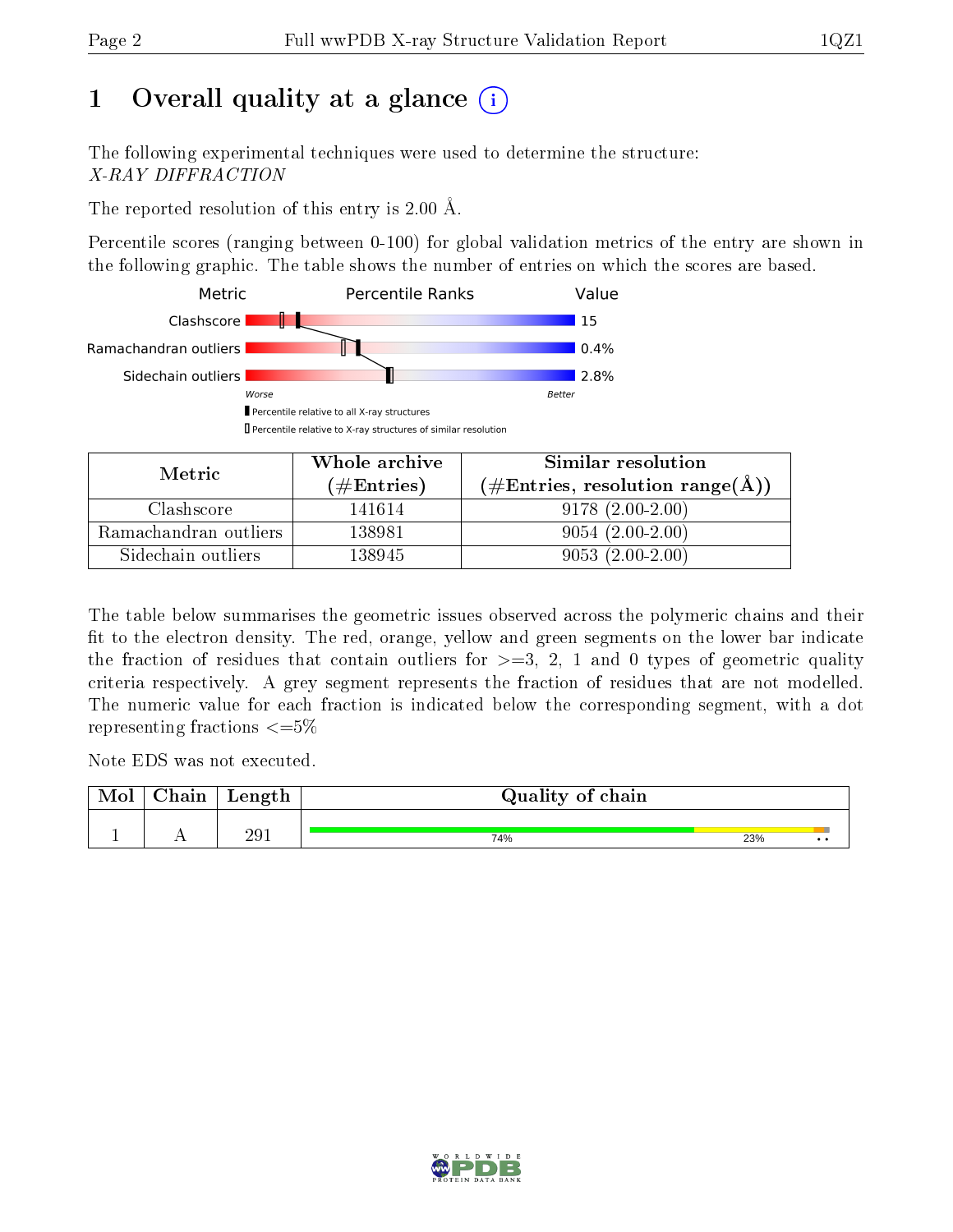# 2 Entry composition (i)

There are 2 unique types of molecules in this entry. The entry contains 2512 atoms, of which 0 are hydrogens and 0 are deuteriums.

In the tables below, the ZeroOcc column contains the number of atoms modelled with zero occupancy, the AltConf column contains the number of residues with at least one atom in alternate conformation and the Trace column contains the number of residues modelled with at most 2 atoms.

Molecule 1 is a protein called Neural cell adhesion molecule 1, 140 kDa isoform.

| Mol | ${\rm Chain}$ | Residues | Atoms              |      |     | $\text{ZeroOcc} \mid \text{AltConf} \mid \text{Trace}$ |  |  |  |
|-----|---------------|----------|--------------------|------|-----|--------------------------------------------------------|--|--|--|
|     |               | 288      | $\tau_{\rm{otal}}$ |      |     |                                                        |  |  |  |
|     |               |          | 2247               | 1407 | 378 | 454                                                    |  |  |  |

There are 2 discrepancies between the modelled and reference sequences:

| Chain | Residue | Modelled | ' Actual | Comment                       | <b>Reference</b> |
|-------|---------|----------|----------|-------------------------------|------------------|
|       | i vite  | 4 R.G    | $\sim$   | CLONING ARTIFACT   UNP P13596 |                  |
|       |         | ΆI.      | $\sim$   | CLONING ARTIFACT              | ⊥UNP P13596      |

• Molecule 2 is water.

|  | $Mol$   Chain   Residues | Atoms               | $ZeroOcc \   \ AltConf$ |  |
|--|--------------------------|---------------------|-------------------------|--|
|  | 265                      | Total<br>265<br>265 |                         |  |

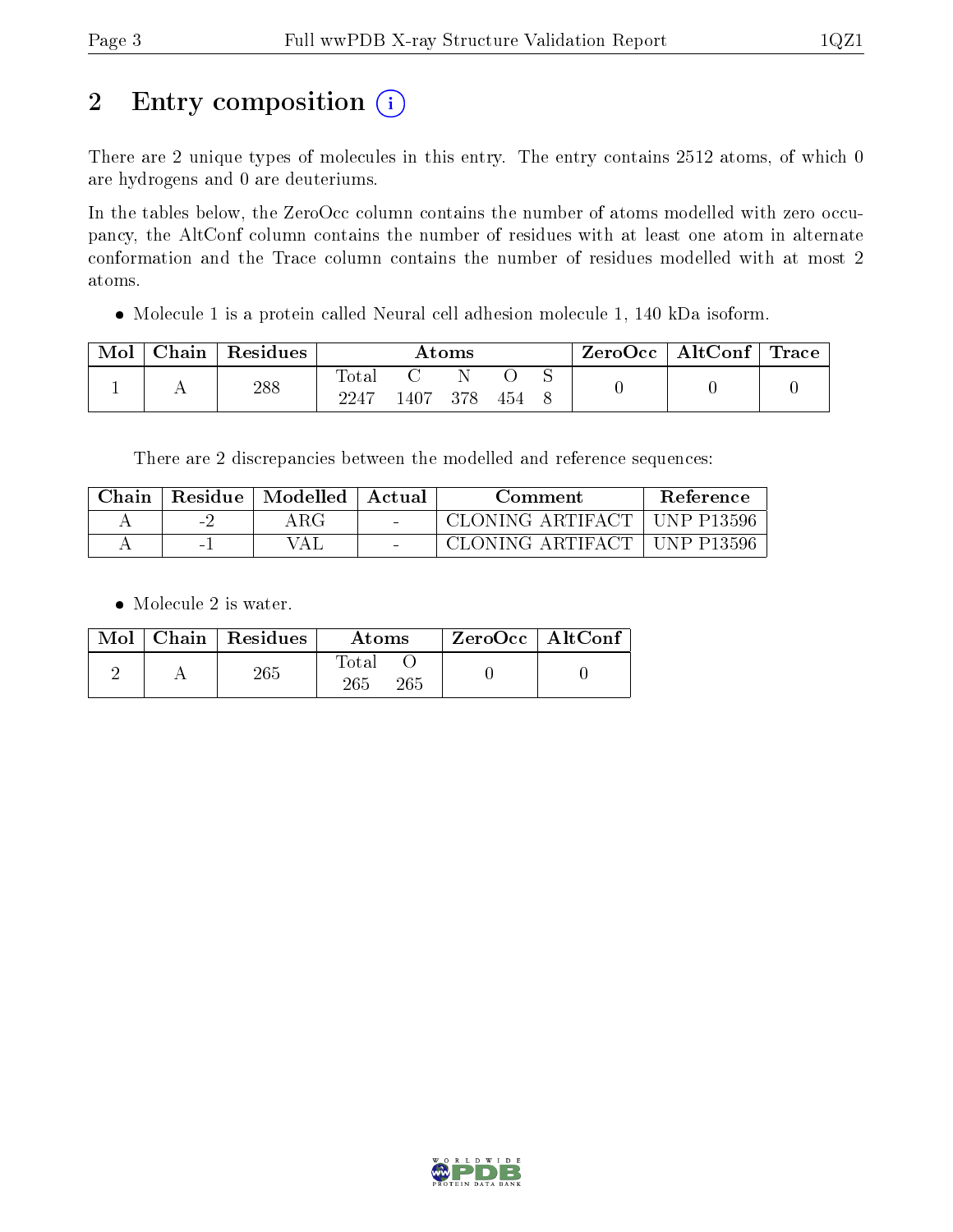## 3 Residue-property plots  $(i)$

These plots are drawn for all protein, RNA and DNA chains in the entry. The first graphic for a chain summarises the proportions of the various outlier classes displayed in the second graphic. The second graphic shows the sequence view annotated by issues in geometry. Residues are colorcoded according to the number of geometric quality criteria for which they contain at least one outlier: green  $= 0$ , yellow  $= 1$ , orange  $= 2$  and red  $= 3$  or more. Stretches of 2 or more consecutive residues without any outlier are shown as a green connector. Residues present in the sample, but not in the model, are shown in grey.

Note EDS was not executed.

• Molecule 1: Neural cell adhesion molecule 1, 140 kDa isoform



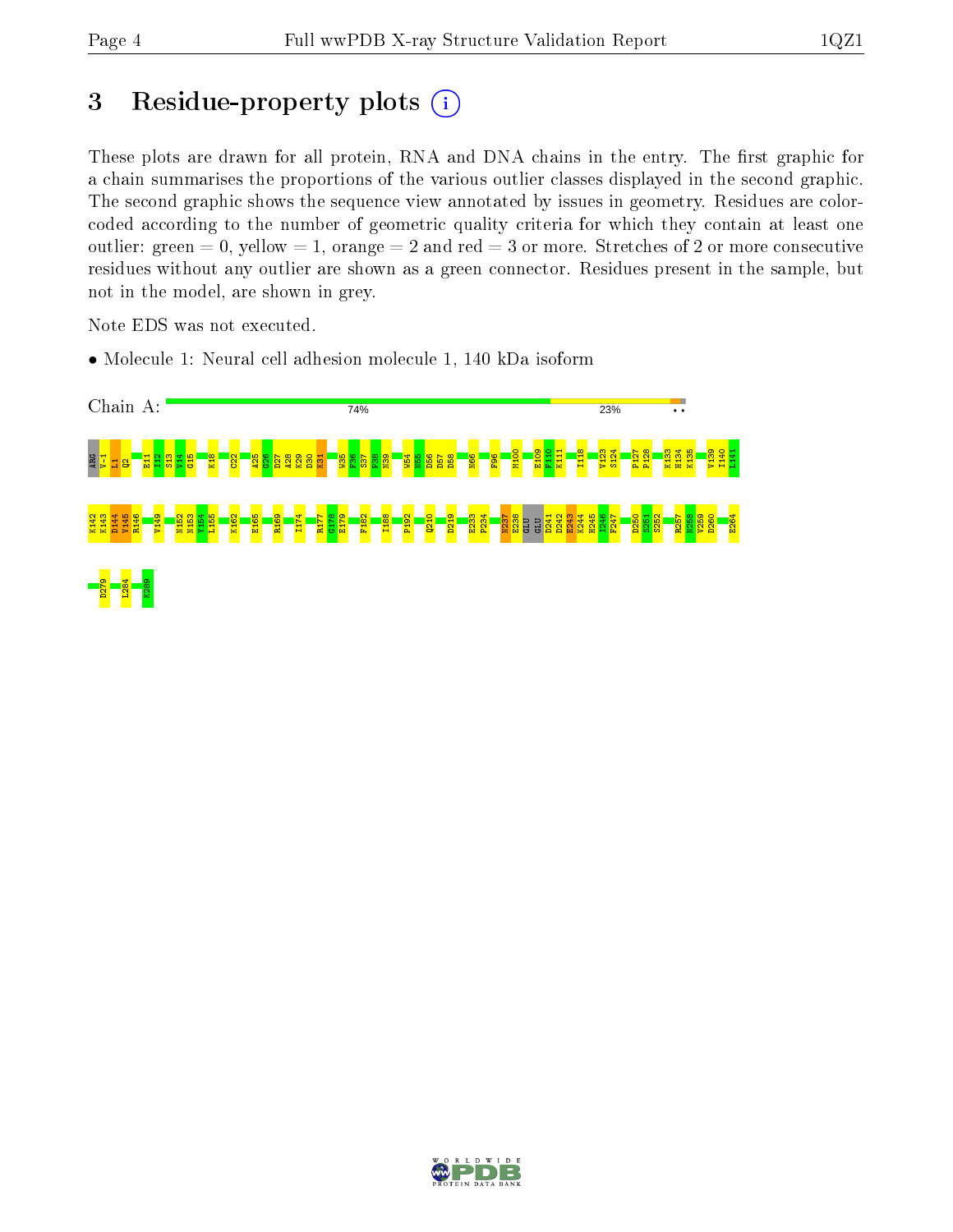## 4 Data and refinement statistics  $(i)$

Xtriage (Phenix) and EDS were not executed - this section is therefore incomplete.

| Property                               | Value                                           | Source    |  |
|----------------------------------------|-------------------------------------------------|-----------|--|
| Space group                            | I 21 21 21                                      | Depositor |  |
| Cell constants                         | 107.76Å<br>149.30Å<br>51.44Å                    | Depositor |  |
| a, b, c, $\alpha$ , $\beta$ , $\gamma$ | $90.00^\circ$<br>$90.00^\circ$<br>$90.00^\circ$ |           |  |
| Resolution (A)                         | 48.64<br>2.00                                   | Depositor |  |
| % Data completeness                    | 99.2 (48.64-2.00)                               | Depositor |  |
| (in resolution range)                  |                                                 |           |  |
| $\mathrm{R}_{merge}$                   | 0.04                                            | Depositor |  |
| $\mathrm{R}_{sym}$                     | 0.04                                            | Depositor |  |
| Refinement program                     | $CNS$ 1.0                                       | Depositor |  |
| $R, R_{free}$                          | 0.218<br>0.238                                  | Depositor |  |
| Estimated twinning fraction            | No twinning to report.                          | Xtriage   |  |
| Total number of atoms                  | 2512                                            | wwPDB-VP  |  |
| Average B, all atoms $(A^2)$           | 60.0                                            | wwPDB-VP  |  |

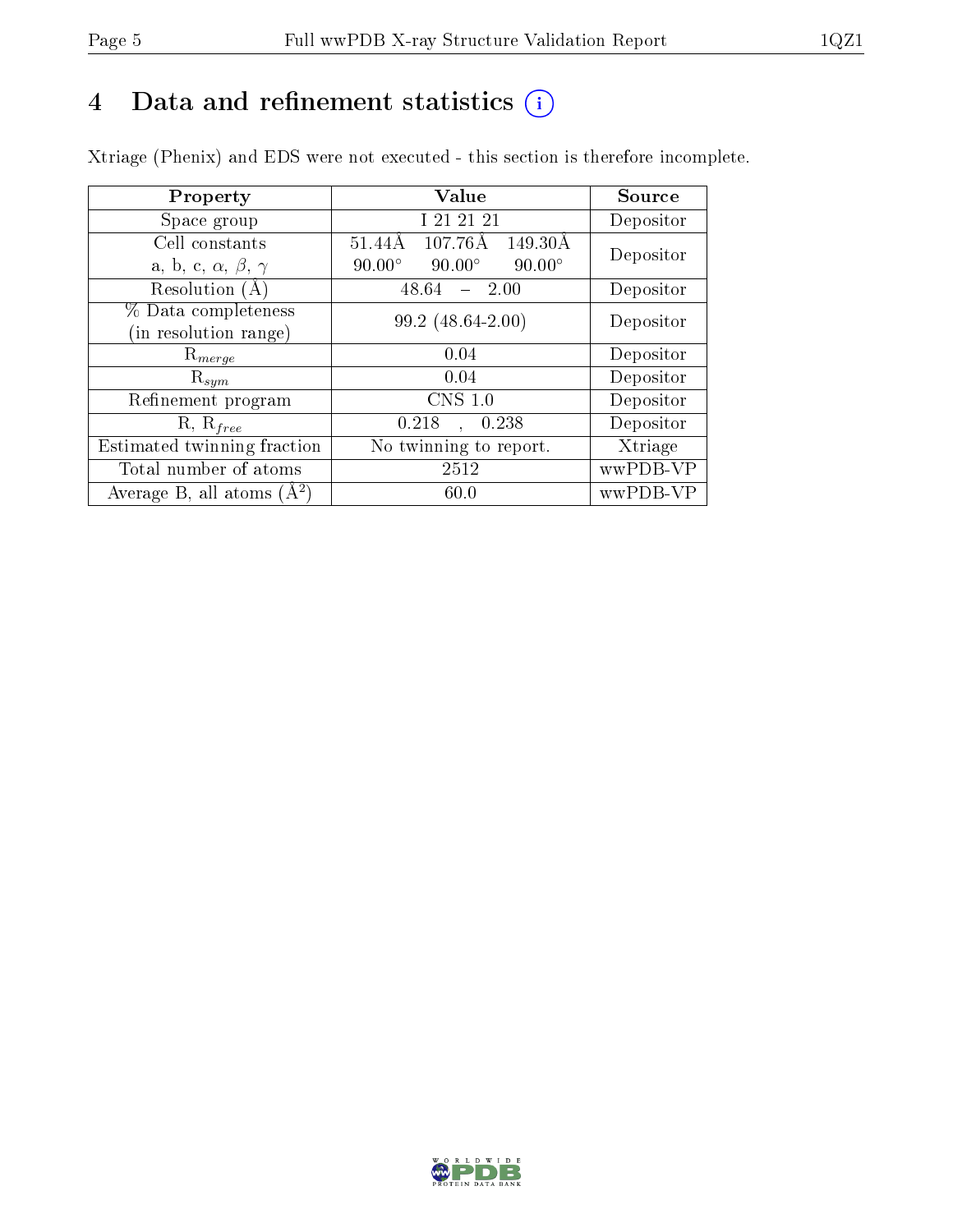# 5 Model quality  $(i)$

## 5.1 Standard geometry  $\overline{()}$

The Z score for a bond length (or angle) is the number of standard deviations the observed value is removed from the expected value. A bond length (or angle) with  $|Z| > 5$  is considered an outlier worth inspection. RMSZ is the root-mean-square of all Z scores of the bond lengths (or angles).

| Mol | Chain |       | Bond lengths                   | Bond angles |                 |  |
|-----|-------|-------|--------------------------------|-------------|-----------------|--|
|     |       |       | RMSZ $\mid \#Z \mid >5$   RMSZ |             | $\# Z  > 5$     |  |
|     |       | ().44 | 0/2284                         | 0.80        | $3/3095(0.1\%)$ |  |

There are no bond length outliers.

All (3) bond angle outliers are listed below:

| Mol |     |      | Chain   Res   Type   Atoms   | Observed $(^\circ)$   Ideal $(^\circ)$ |        |
|-----|-----|------|------------------------------|----------------------------------------|--------|
|     | 144 | ASP. | $\vert$ N-CA-C $\vert$ -7.36 | 91.12                                  | -111 M |
|     | 257 |      | ARG   N-CA-C   $6.50$        | 128.54                                 | 111 OO |
|     | 28  | ALA. | $\mid$ N-CA-C $\mid$ -6.40   | 93.73                                  | 111 OC |

There are no chirality outliers.

There are no planarity outliers.

## 5.2 Too-close contacts  $(i)$

In the following table, the Non-H and H(model) columns list the number of non-hydrogen atoms and hydrogen atoms in the chain respectively. The H(added) column lists the number of hydrogen atoms added and optimized by MolProbity. The Clashes column lists the number of clashes within the asymmetric unit, whereas Symm-Clashes lists symmetry related clashes.

| Mol |      |            | Chain   Non-H   H(model)   H(added)   Clashes   Symm-Clashes |
|-----|------|------------|--------------------------------------------------------------|
|     | 2247 | 2203       |                                                              |
|     | 265  |            |                                                              |
|     | 2512 | $\rm 2203$ |                                                              |

The all-atom clashscore is defined as the number of clashes found per 1000 atoms (including hydrogen atoms). The all-atom clashscore for this structure is 15.

All (65) close contacts within the same asymmetric unit are listed below, sorted by their clash magnitude.

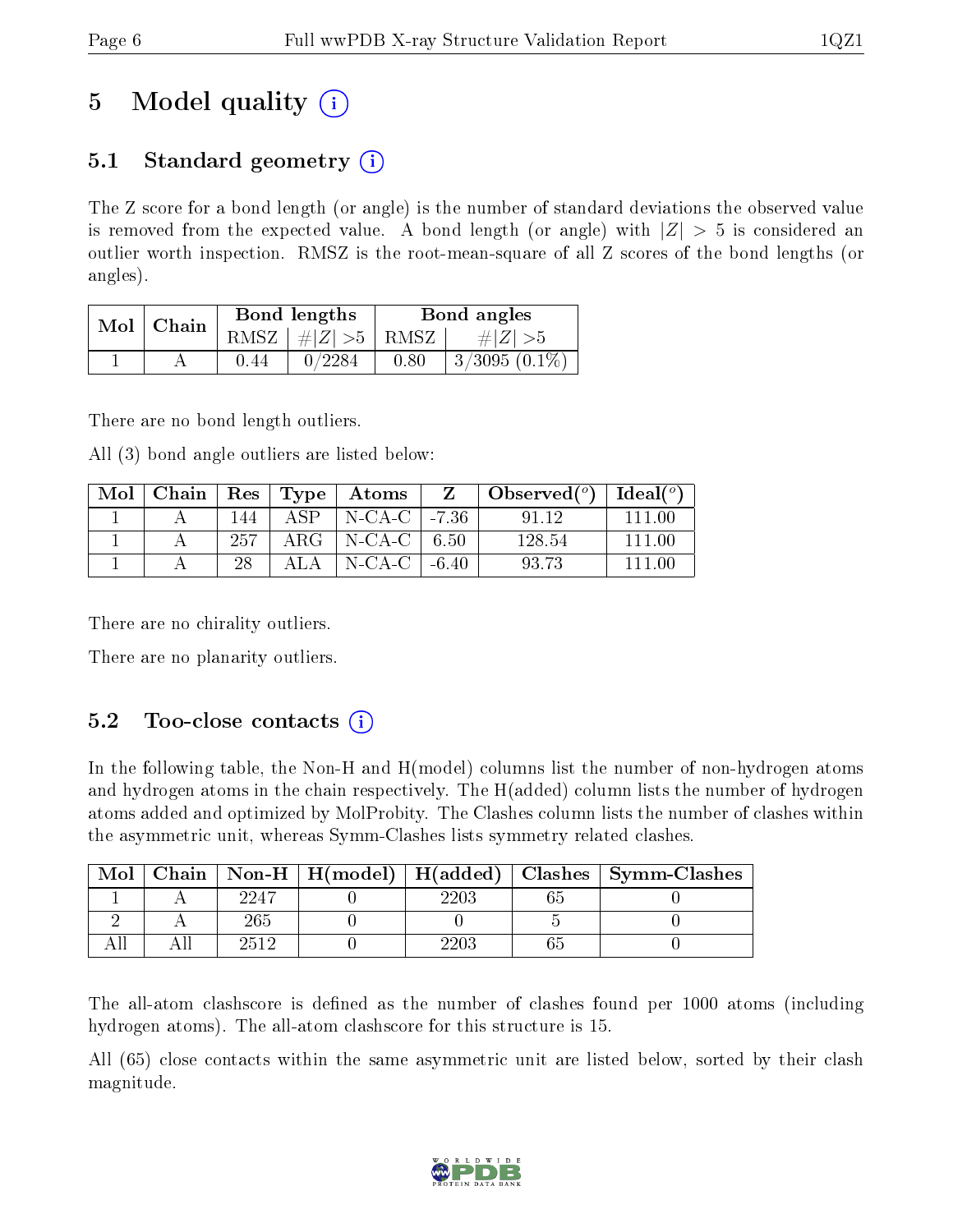| Atom-1                             | Atom-2                     | Interatomic      | Clash         |  |
|------------------------------------|----------------------------|------------------|---------------|--|
|                                    |                            | distance $(\AA)$ | overlap $(A)$ |  |
| 1:A:1:VAL:H G23                    | 1:A:1:LEU:N                | 1.91             | 0.86          |  |
| 1: A:54:TRP:CZ2                    | 1:A:57:ASP:HA              | 2.15             | 0.81          |  |
| 1:A:27:ASP:OD2                     | 1: A:58:ASP:HA             | 1.81             | 0.80          |  |
| 1:A:29:LYS:HE3                     | 1: A:57:ASP:HB3            | 1.66             | 0.77          |  |
| 1:A:134:HIS:O                      | 1: A: 135: LYS: HG2        | 1.91             | 0.70          |  |
| 1:A:27:ASP:OD1                     | 1: A:31:LYS:CE             | 2.40             | 0.69          |  |
| 1:A:143:LYS:HE3                    | 1:A:145:VAL:HG12           | 1.76             | 0.67          |  |
| 1:A:27:ASP:OD1                     | 1: A:31: LYS: HE3          | 1.95             | 0.67          |  |
| 1: A: 162: LYS: O                  | 1: A: 165: GLU: HG2        | 1.95             | 0.66          |  |
| 1: A:31: LYS: HE2                  | 1:A:57:ASP:OD1             | 1.97             | 0.64          |  |
| $1:A:-1:VAL:HG23$                  | 1:A:1:LEU:H                | 1.59             | 0.64          |  |
| 1:A:2:GLN:HA                       | 1:A:2:GLN:OE1              | 1.97             | 0.63          |  |
| $1:A:124:\overline{\text{SER}:OG}$ | 1: A:128: PRO:HG3          | 1.99             | 0.63          |  |
| 1:A:111:LYS:HE3                    | 1:A:192:PRO:HG3            | 1.81             | 0.62          |  |
| 1: A:210: GLN:O                    | 1:A:259:VAL:HG23           | 2.03             | 0.58          |  |
| 1: A:29: LYS: HG2                  | 1: A: 31: LYS: NZ          | 2.20             | 0.57          |  |
| 1:A:1:VAL:CG2                      | 1:A:1:LEU:H                | 2.13             | 0.55          |  |
| 1:A:27:ASP:OD1                     | $1:A.\overline{31:LYS:NZ}$ | 2.39             | 0.55          |  |
| 1:A:1:VAL:CG2                      | 1:A:1:EU:N                 | 2.57             | 0.54          |  |
| 1:A:237:ASN:HA                     | 1:A:247:PHE:CE1            | 2.43             | 0.53          |  |
| 1: A:140: ILE: HDI1                | 1:A:149:VAL:HG23           | 1.91             | 0.52          |  |
| 1:A:54:TRP:CZ2                     | 1: A:57:ASP:CA             | 2.91             | 0.52          |  |
| 1:A:18:LYS:HE3                     | 2:A:390:HOH:O              | 2.09             | 0.52          |  |
| 1: A:243: GLU:HG2                  | 1:A:244:LYS:N              | 2.25             | 0.52          |  |
| 1:A:210:GLN:NE2                    | 2:A:336:HOH:O              | 2.42             | 0.51          |  |
| 1:A:54:TRP:HZ2                     | 1: A:57:ASP:HA             | 1.73             | 0.51          |  |
| 1: A:174: ILE: HD12                | 1:A:179:GLU:OE1            | 2.11             | 0.51          |  |
| 1:A:182:PHE:C                      | 1:A:182:PHE:CD1            | 2.84             | 0.51          |  |
| 1:A:237:ASN:C                      | 1:A:237:ASN:HD22           | 2.14             | 0.50          |  |
| 1:A:134:HIS:HE1                    | 2:A:500:HOH:O              | 1.94             | 0.50          |  |
| 1: A:29: LYS: HA                   | 1: A:31: LYS: NZ           | 2.28             | 0.49          |  |
| 1:A:2:GLN:HB3                      | 1:A:25:ALA:CB              | 2.43             | 0.49          |  |
| 1:A:2:GLN:HB3                      | 1: A:25: ALA:HB3           | 1.95             | 0.48          |  |
| 1:A:15:GLY:HA2                     | 1: A:66: ASN:HD22          | 1.78             | 0.48          |  |
| 1:A:27:ASP:OD2                     | 1:A:58:ASP:CA              | 2.59             | 0.48          |  |
| 1: A: 139: VAL: O                  | 1: A:142:LYS:HG2           | 2.13             | 0.47          |  |
| 1: A:11: GLU:CD                    | 1:A:177:ARG:HH22           | 2.17             | 0.47          |  |
| 1: A:56: ASP:OD1                   | 1: A:58:ASP:HB2            | 2.15             | 0.47          |  |
| 1:A:144:ASP:O                      | 1: A:146: ARG: N           | 2.48             | 0.47          |  |
| 1:A:219:ASP:HB2                    | 2:A:380:HOH:O              | 2.14             | 0.46          |  |
| 1:A:250:ASP:OD1                    | $1:A:250:ASP:\overline{N}$ | 2.34             | 0.46          |  |
| 1: A:22: CYS:HB2                   | 1:A:35:TRP:CZ2             | 2.50             | 0.46          |  |

Continued on next page...

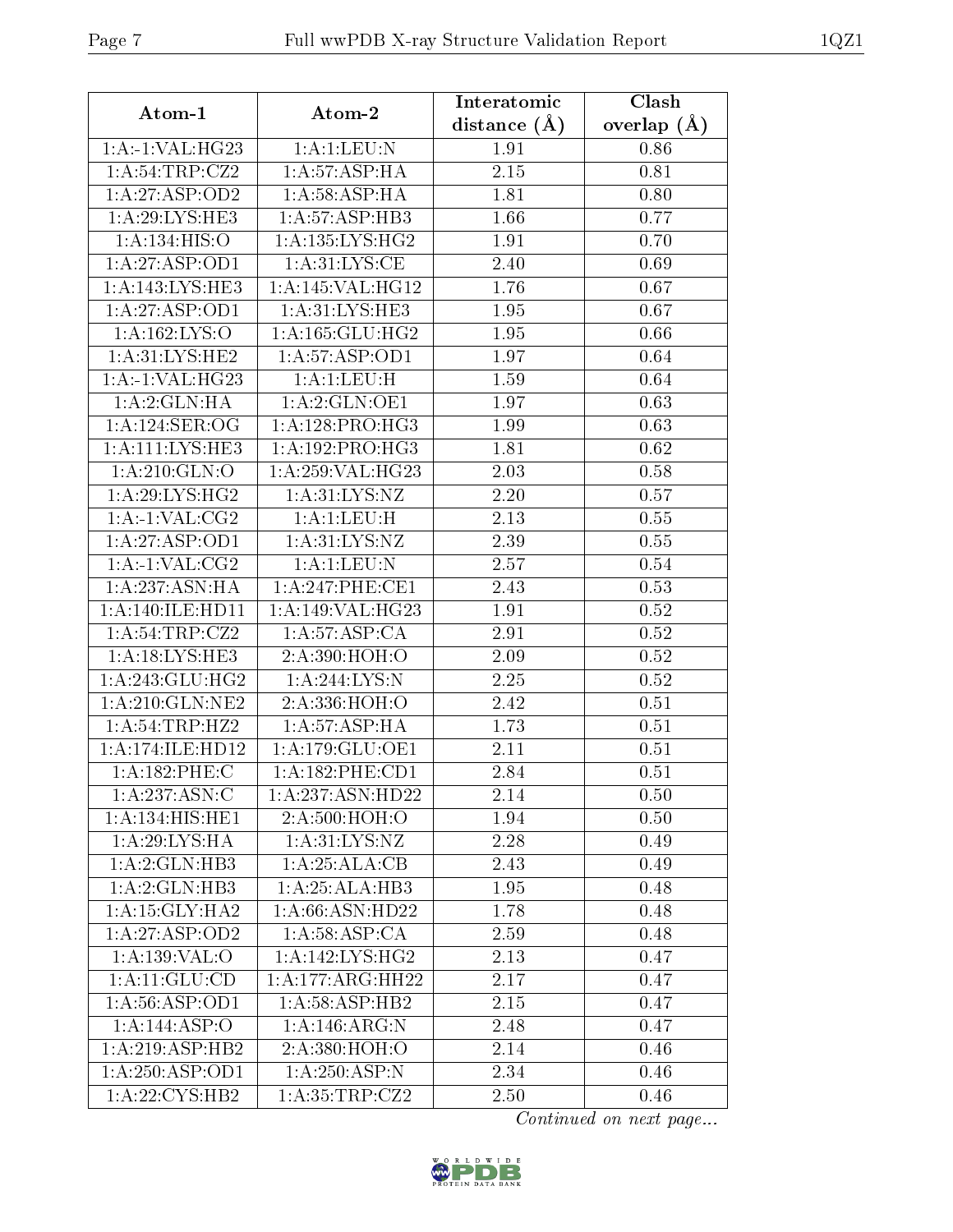|                              |                               | Interatomic    | Clash         |
|------------------------------|-------------------------------|----------------|---------------|
| Atom-1                       | Atom-2                        | distance $(A)$ | overlap $(A)$ |
| 1: A: 13: SER: HA            | 1: A:96:PHE:O                 | 2.16           | 0.45          |
| 1:A:127:PRO:HA               | 1:A:128:PRO:HD3               | 1.71           | 0.45          |
| 1:A:15:GLY:HA2               | 1: A:66: ASN:ND2              | 2.30           | 0.45          |
| 1:A:152:ASN:O                | 1: A: 153: ASN: HB2           | 2.17           | 0.45          |
| 1:A:1:LEU:HD12               | 1:A:1:LEU:HA                  | 1.79           | 0.44          |
| 1: A:250: ASP:OD2            | 1:A:252:SER:HB3               | 2.18           | 0.44          |
| 1:A:241:ASP:OD1              | 1:A:242:ASP:N                 | 2.51           | 0.43          |
| 1: A:260:ASP:C               | 1:A:260:ASP:OD1               | 2.57           | 0.43          |
| 1: A:100:MET:HG2             | 1:A:123:VAL:CG2               | 2.48           | 0.42          |
| 1:A:118:ILE:HD12             | 1:A:155:LEU:HD23              | 1.99           | 0.42          |
| 1: A:264: GLU:HG3            | 1:A:284:LEU:O                 | 2.18           | 0.42          |
| $1:A:245:HIS:\overline{HE1}$ | 2: A:386:HOH:O                | 2.02           | 0.42          |
| $1:\!A\!:\!29:\!LYS\!:\!HE3$ | 1:A:57:ASP:CB                 | 2.44           | 0.42          |
| 1:A:133:LYS:HB2              | 1:A:169:ARG:HB3               | 2.02           | 0.42          |
| 1:A:25:ALA:O                 | 1:A:27:ASP:N                  | 2.46           | 0.42          |
| 1: A:37: SER:OG              | $1:A:39:ASN:O\overline{D1}$   | 2.32           | 0.42          |
| 1: A:29: LYS: HA             | 1: A:31: LYS: HZ2             | 1.84           | 0.41          |
| 1:A:29:LYS:HG2               | 1: A:31: LYS: HZ1             | 1.84           | 0.41          |
| 1: A:31:LYS:CE               | $1: A:57: \overline{ASP:OD1}$ | 2.67           | 0.41          |
| 1:A:233:GLU:HA               | 1:A:234:PRO:HD3               | 1.92           | 0.41          |
| 1: A:31:LYS:CE               | $1:A:57:\overline{ASP:O}$     | 2.69           | 0.41          |
| 1: A:56: ASP:OD1             | 1: A:58:ASP:N                 | 2.53           | 0.40          |
| 1: A: 109: GLU: HG2          | 1: A: 188: ILE: HB            | 2.03           | 0.40          |

Continued from previous page...

There are no symmetry-related clashes.

## 5.3 Torsion angles  $(i)$

#### 5.3.1 Protein backbone (i)

In the following table, the Percentiles column shows the percent Ramachandran outliers of the chain as a percentile score with respect to all X-ray entries followed by that with respect to entries of similar resolution.

The Analysed column shows the number of residues for which the backbone conformation was analysed, and the total number of residues.

| $\mid$ Mol $\mid$ Chain $\mid$ | Analysed Favoured   Allowed   Outliers   Percentiles |  |  |
|--------------------------------|------------------------------------------------------|--|--|
|                                |                                                      |  |  |

All (1) Ramachandran outliers are listed below:

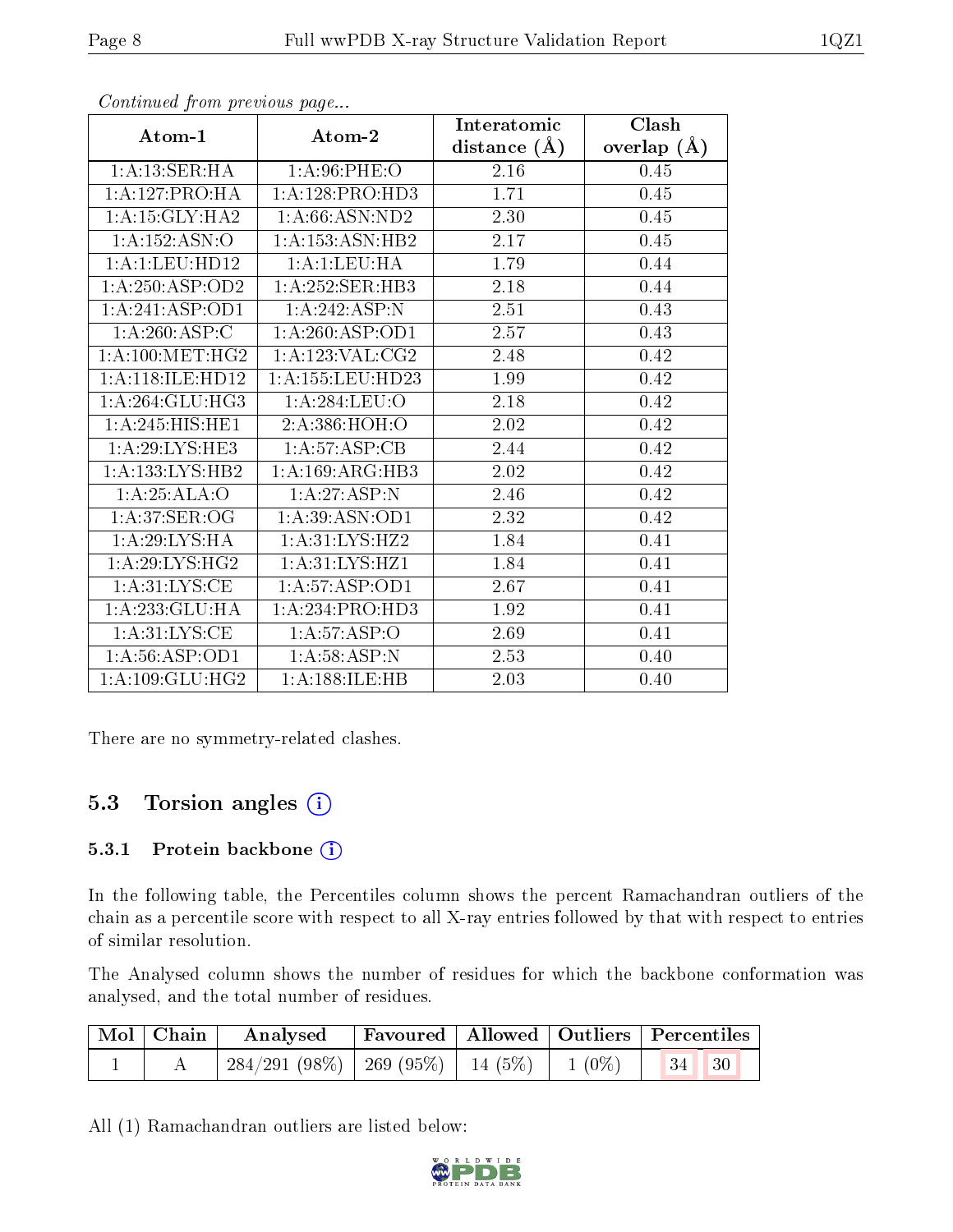| $Mol$   Chain   Res | ne. |
|---------------------|-----|
|                     |     |

#### 5.3.2 Protein sidechains (i)

In the following table, the Percentiles column shows the percent sidechain outliers of the chain as a percentile score with respect to all X-ray entries followed by that with respect to entries of similar resolution.

The Analysed column shows the number of residues for which the sidechain conformation was analysed, and the total number of residues.

| Mol   Chain | Analysed                      |        | Rotameric   Outliers   Percentiles |
|-------------|-------------------------------|--------|------------------------------------|
|             | $254/257 (99\%)$   247 (97\%) | 7 (3%) | 43 <br>44                          |

All (7) residues with a non-rotameric sidechain are listed below:

| Mol | Chain | Res | Type       |
|-----|-------|-----|------------|
|     |       |     | <b>LEU</b> |
|     |       | 30  | ASP        |
|     |       | 31  | <b>LYS</b> |
|     |       | 237 | <b>ASN</b> |
|     |       | 238 | GLU        |
|     |       | 243 | <b>GLU</b> |
|     |       | 279 | ASP        |

Some sidechains can be flipped to improve hydrogen bonding and reduce clashes. All (3) such sidechains are listed below:

| Mol | Chain | Res | Type   |
|-----|-------|-----|--------|
|     |       | 66  | ASN    |
|     |       | 92  |        |
|     |       | 196 | 64 D.N |

#### $5.3.3$  RNA  $(i)$

There are no RNA molecules in this entry.

### 5.4 Non-standard residues in protein, DNA, RNA chains (i)

There are no non-standard protein/DNA/RNA residues in this entry.

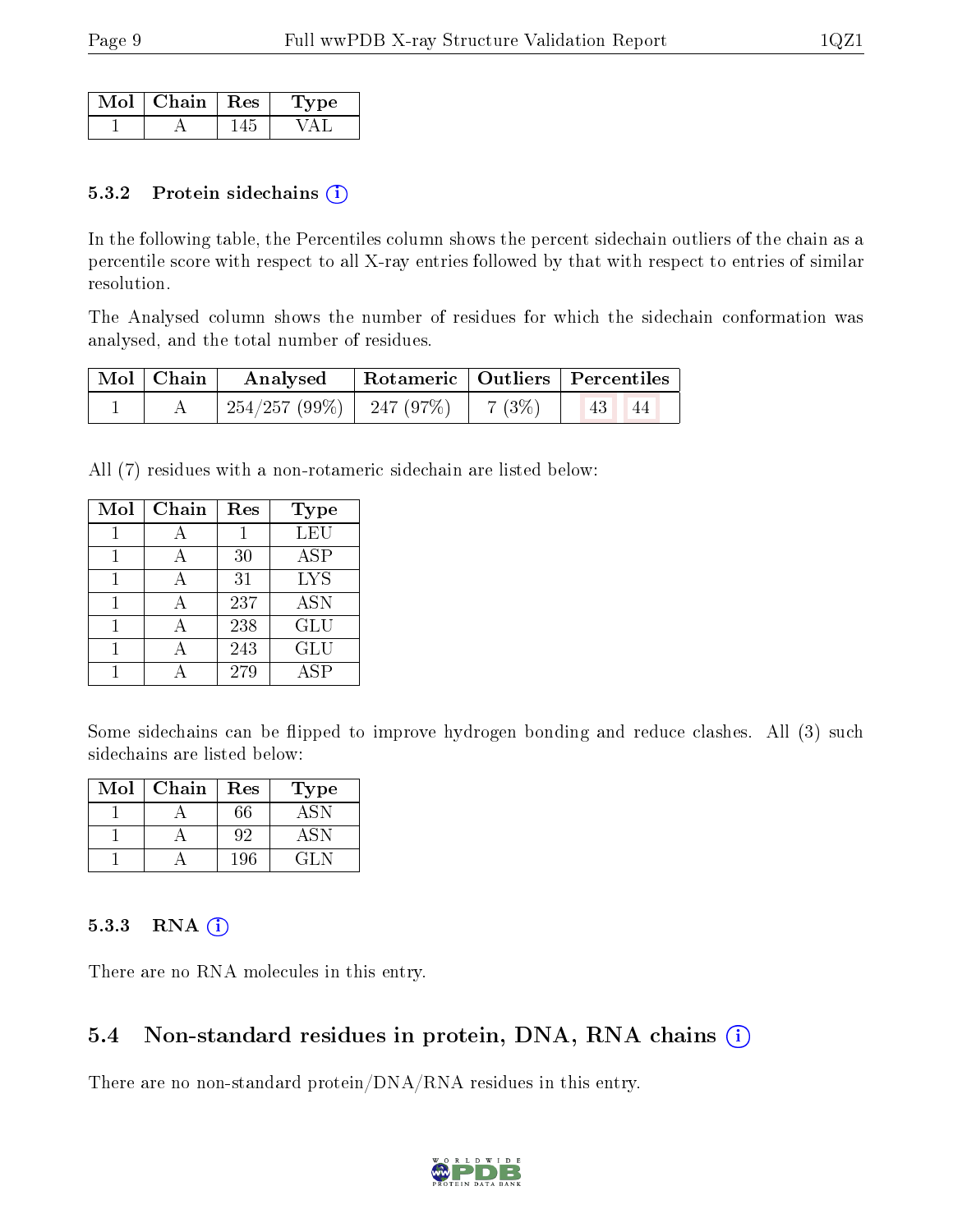#### 5.5 Carbohydrates (i)

There are no carbohydrates in this entry.

## 5.6 Ligand geometry  $(i)$

There are no ligands in this entry.

## 5.7 [O](https://www.wwpdb.org/validation/2017/XrayValidationReportHelp#nonstandard_residues_and_ligands)ther polymers (i)

There are no such residues in this entry.

#### 5.8 Polymer linkage issues (i)

There are no chain breaks in this entry.